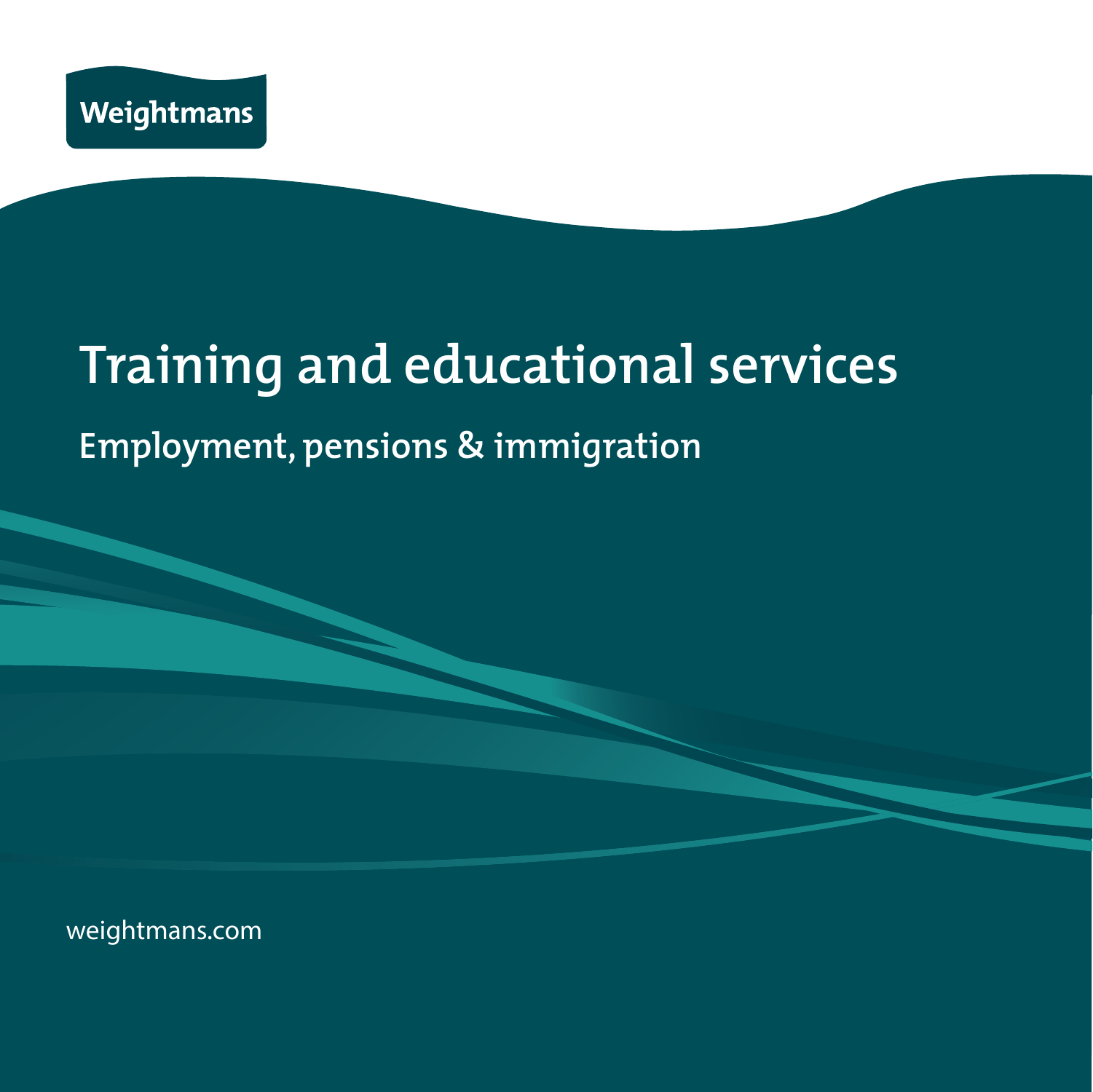Employment and workplace legislation is constantly changing and the responsibility placed on employers, both to keep up-to-date and to implement good practice, is considerable - not least to maintain employee morale and protect organisational reputation. Employers therefore need to be confident that they are in receipt of expert, experienced and practical guidance that is tailored to their specific needs. This document provides an overview of the various employment and pensions-related training services which Weightmans can provide to your HR and operational teams.

#### **Really enjoyed the session - very informative, delivered in an engaging manner and inclusive of everyone. Head of Nursing, NHS Foundation Trust**

## Our national employment, pensions & immigration team includes experienced trainers from a variety of backgrounds, including those who have worked in-house and who are familiar with providing training in that context. Many of our team also provide training for external organisations, such as the Royal Society for Public Health, ACAS, CIPD and the Law Society.

Our aim is to provide a combination of legal guidance and practical, client-oriented examples which illustrate current and future legal obligations in the context of real life scenarios.



**Mark Landon Partner National Head of Client Training DDI:** 0207 822 1905 mark.landon@weightmans.com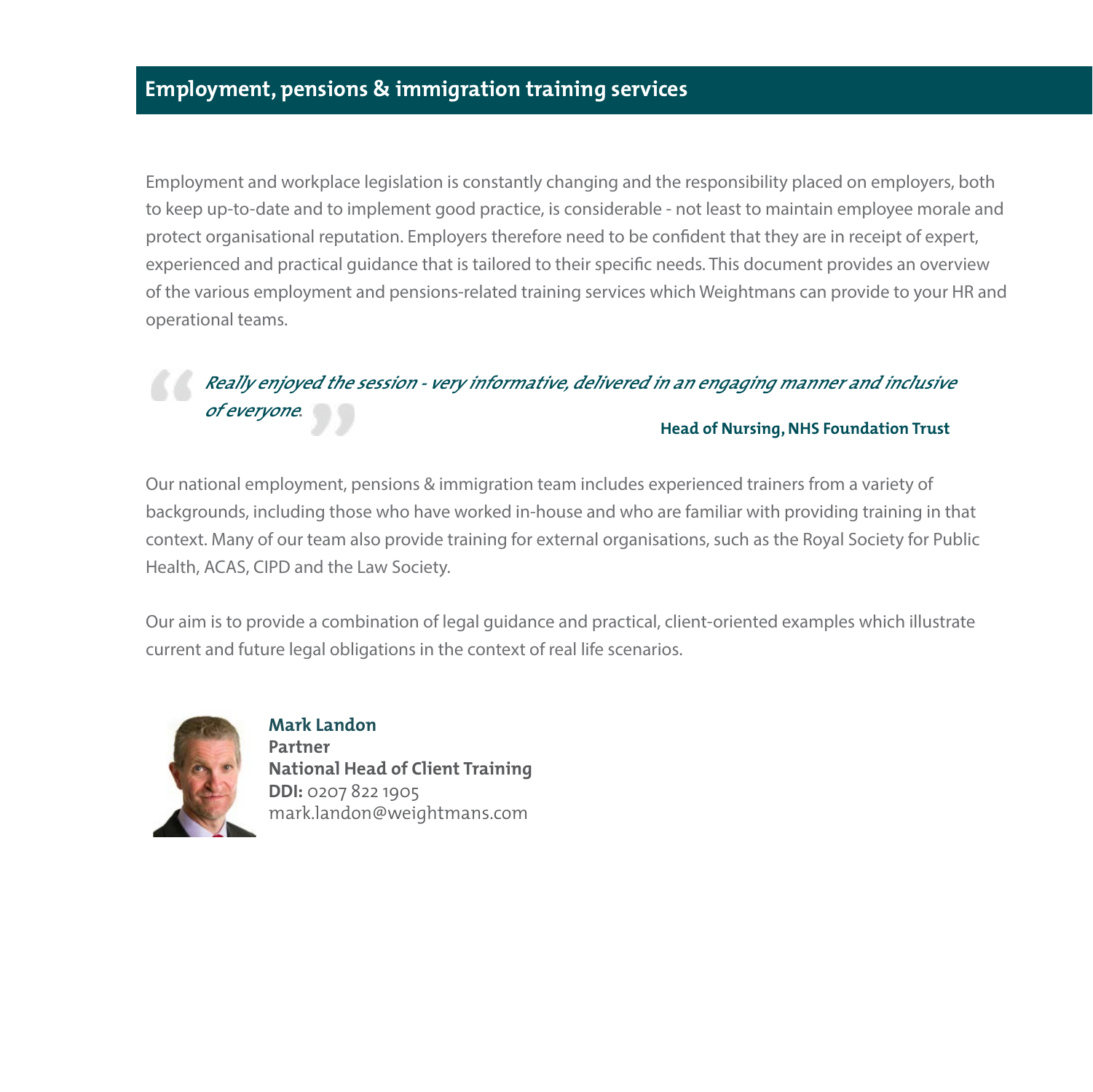## **Free national training programme**

We run regular free seminars at our offices in Scotland (Glasgow), the North West (Manchester and Liverpool), the North East (Leeds & Newcastle), the Midlands and London. These seminars cover specific problem areas as well as guidance on future employment, pension and immigration-related legislation. The sessions are interactive and delegates have ample opportunity to network.

## **As always, complex areas around employment law - in this case, TUPE - explained in a straightforward way. Always enjoy these seminars.**

#### **HR Business Partner, Natural History Museum**

We also run periodic client forums in which we look in greater detail at the practical implications of current or future law for particular sectors. These forums often include presentations from Leading Counsel or leading sector figures. Our client forums are again provided free of charge.

**Presentations always informative. Presenters are clear, precise , give good background and simplify where appropriate.**

**HR Advisor, Yodel Delivery Network**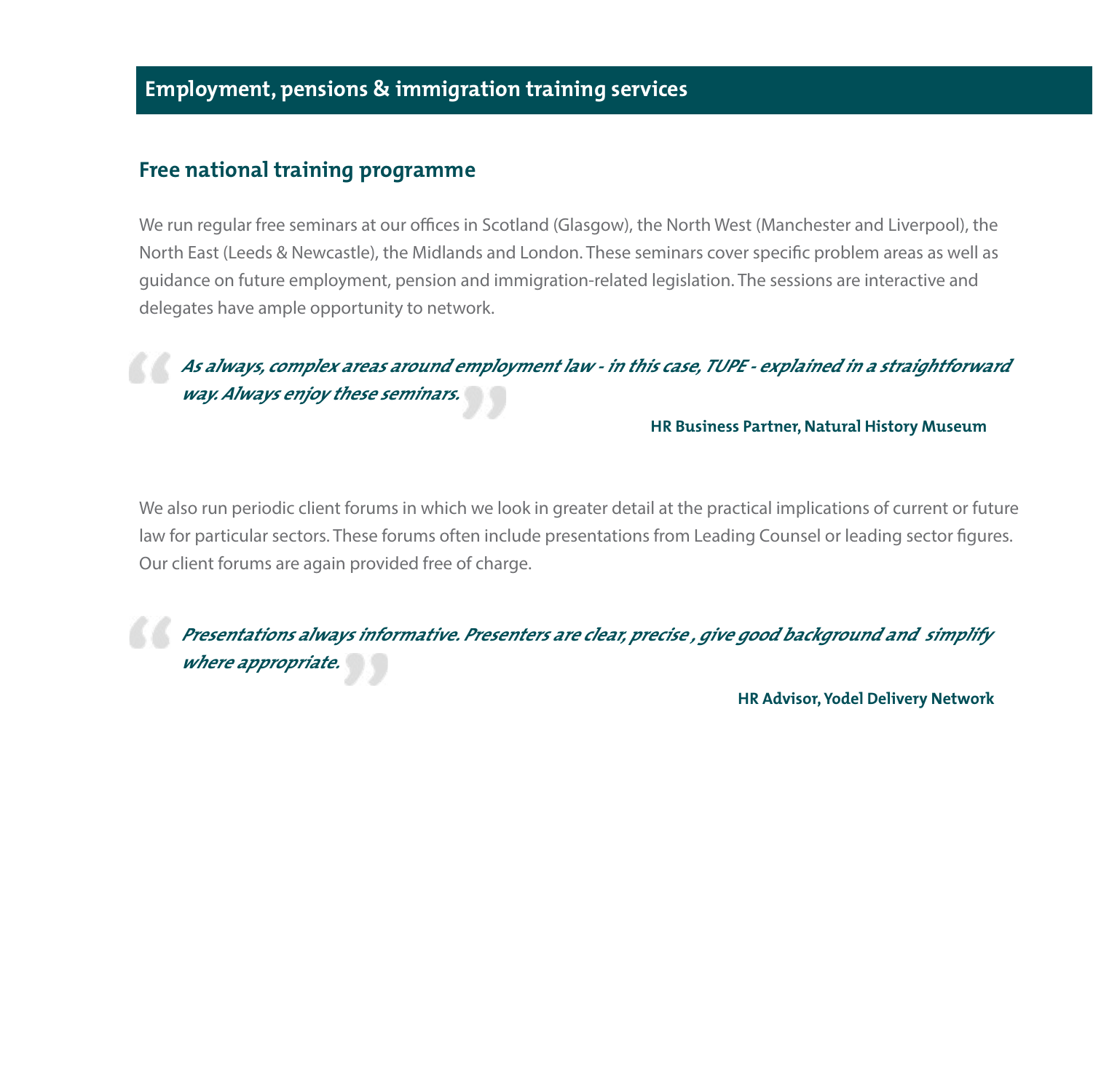### **Bespoke training for a fixed fee**

In addition to our free programme, we provide many clients with bespoke training for a fixed fee, both on an adhoc basis and as part of a scheduled training programme which we co-design with them. We are experienced at providing training in a variety of formats, from large-scale seminars to small round-table events and interactive workshops. Online webinars can also be provided, allowing delegates to participate without leaving their desks.

#### **Some recent examples include:**

#### **Stress management**

We undertook a series of stress management workshops for an international engineering client which had been experiencing higher than usual levels of stress-related sickness absence amongst part of its workforce. The content and format of the workshops was designed in conjunction with the client's in-house Occupational Health and HR teams, and included practical guidance for managers in identifying the early signs and causes of stress, and working effectively with employees, the OHS and HR to create appropriate coping strategies, including phased return-to-work and ongoing mentoring programmes.

#### **Handling discipline and grievance cases**

We have provided a variety of public and private sector clients with training on handling discipline and grievance cases effectively, including practical and legal guidance on undertaking investigations, drafting appropriate charges and running effective hearings. The training sessions have typically involved interactive exercises, including those in which delegates investigate the facts of a fictitious case and progress it through the client's own procedures.

#### **Sick absence and managing disability**

We have recently completed training for a major client's senior management team on sick absence management and managing disability in the work place, including practical case studies on dealing with all aspects of short and long-term sick absence management.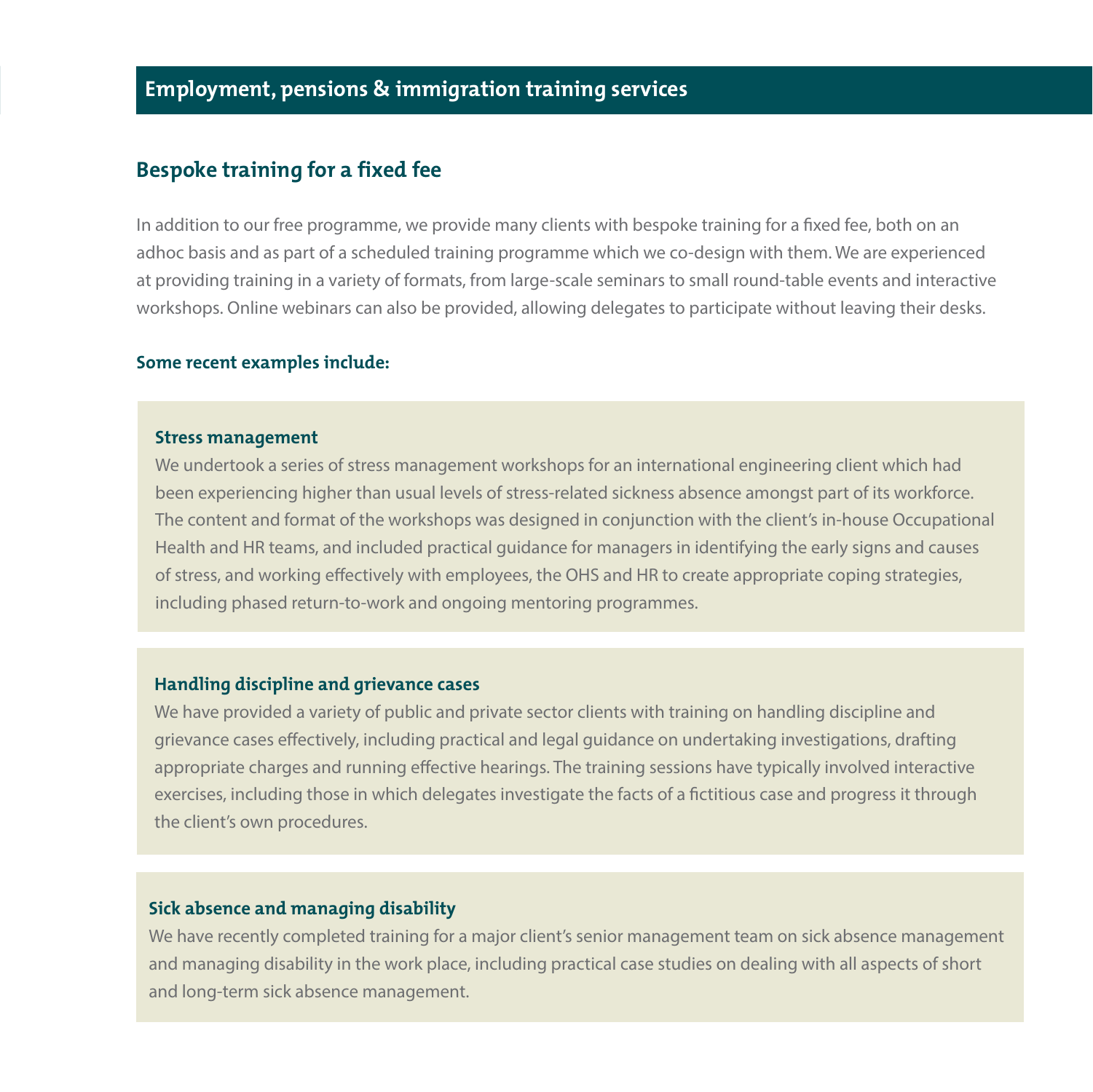#### **Restructuring exercises**

We have provided a series of workshops for client HR teams on the legal and practical aspects of managing re-structuring exercises, including TUPE transfers, undertaking collective and individual redundancy exercises and managing effective internal and external communications.

#### **Payment of death benefits**

We have delivered training to scheme trustees and the HR team at a large retail client on the process to be followed before paying out death benefits from its group life insurance scheme under which the benefits are payable at the discretion of the trustees. The course guided the delegates through the process step by step, enabling them to minimise the risk of potentially costly errors when dealing with future cases.

#### **Pensions tax relief**

This issue is very much in the media due to the impact that the current pensions tax relief system is having on NHS staff. However, it is an issue that potentially affects all middle to high income earners, particularly those that participate in a defined benefit pension scheme. We have run workshops for clients on how the lifetime allowance, the annual allowance and the annual allowance taper are calculated, including worked examples of the calculations and the potential actions that can be taken if an employee is at or nearing the pensions tax relief limits.

In every case we meet with our clients in order to ensure that we understand their specific requirements and tailor their training accordingly, incorporating their own experiences to illustrate the issues. In addition, it is our standard practice to provide participants with comprehensive reference materials for use following the training, which materials are tailored according to the audience's experience and roles. Our aim is always to provide you with the appropriate 'tools for the job'.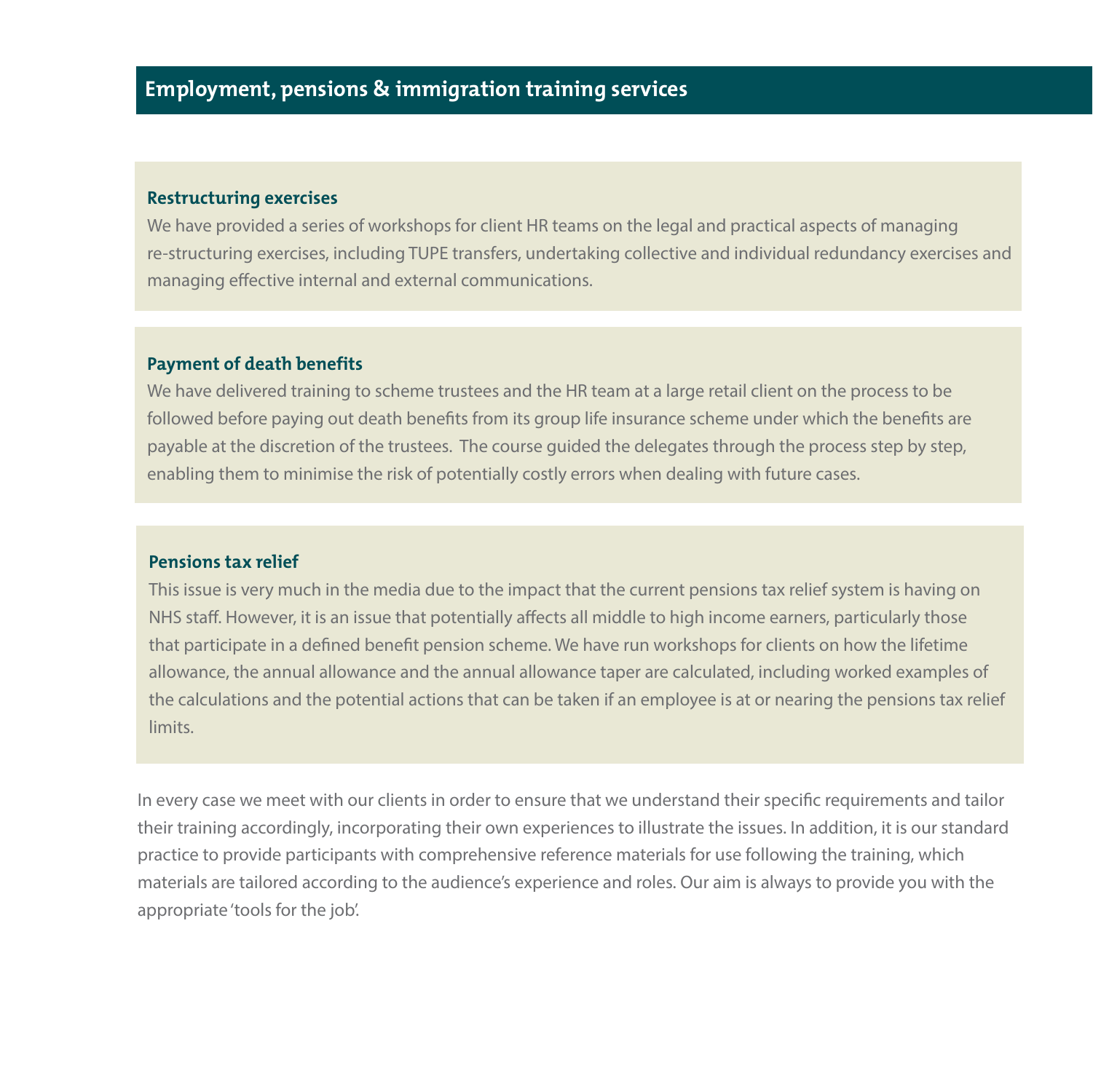## **Examples of our recent training topics include:**

- An introduction to employment law for operational managers;
- An introduction to employment law for HR practitioners;
- Legal and practical aspects of handling discipline and grievance cases;
- **•** Sick absence management and disability discrimination;
- Dealing with bullying and harassment in the workplace;
- Promoting equal opportunities & diversity in the workplace;
- Performance management (including conducting effective appraisals);
- Handling individual and collective redundancies, including consultation process;
- Legal and practical implications of TUPE;
- Legal and practical guidance in managing restructuring exercises;
- Equal pay;
- Handling effective case investigations;
- Payment of death in service benefits from pension and life insurance scheme;
- Pensions tax relief workshops;
- Cyber security and data protection in employment;
- Immigration and the right to work in the UK;
- **•** Family friendly legislation: maternity, paternity, shared parental leave, flexible working, etc;
- Atypical workers (Flexible, agency workers, part-time, fixed term and zero hour contracts);
- Effective recruitment (including interviews and selection);
- Rewards and benefits;
- Handling appeals;
- Whistle-blowing;
- Top ten tips in times of transition;
- **•** Employment legislation update: what's on the horizon for employers;
- **Employment case law update: key cases over the** last twelve months;
- **•** Top ten tricky management scenarios;
- Pension schemes: essential knowledge and understanding for trustees and HR professionals;

In addition, we are experienced at providing sector-specific training such as that covering management issues arising in healthcare, housing and local government.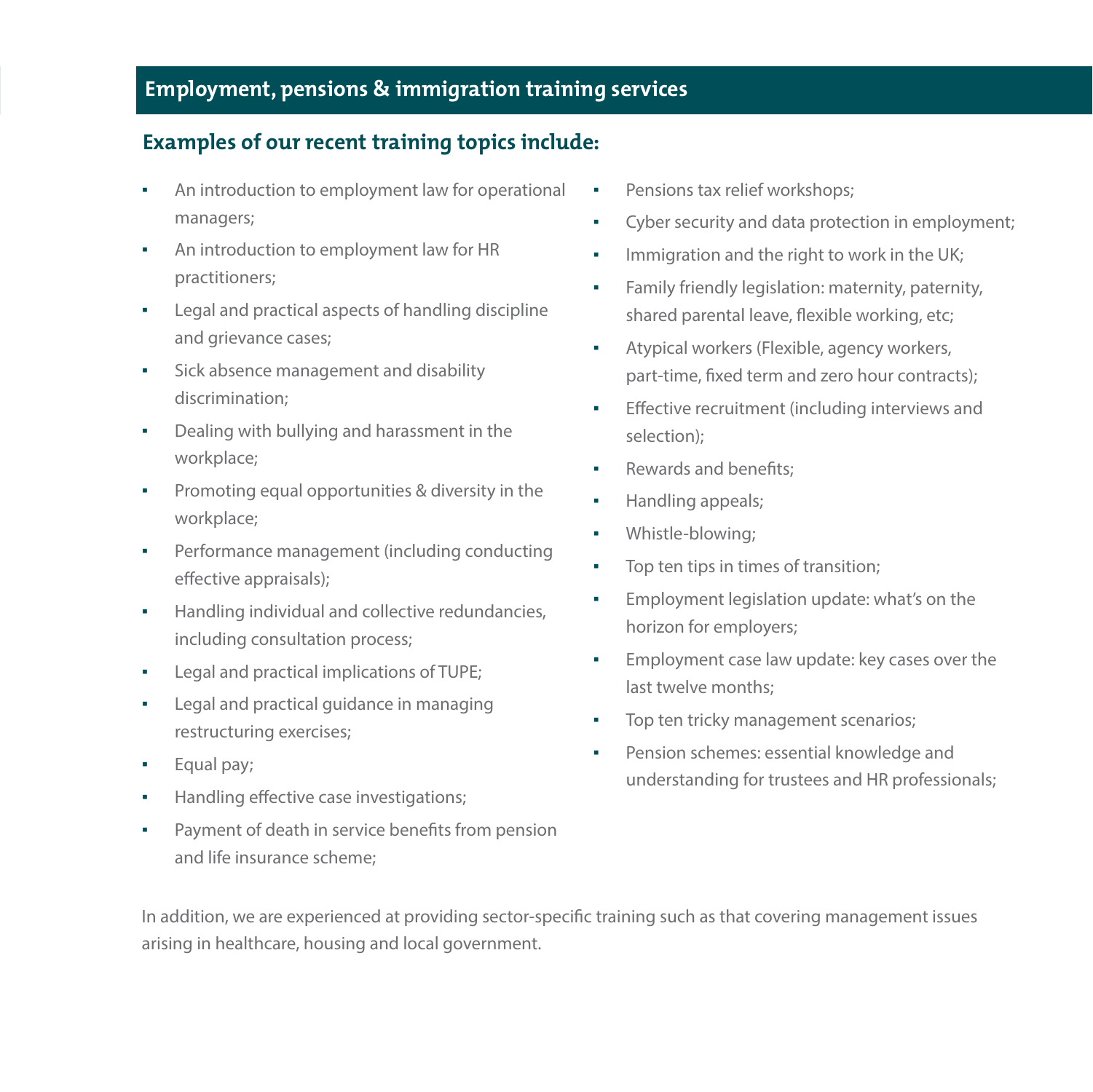## **Educational and preventative services**

In addition to our training programme, we work proactively with our clients to avoid common pitfalls by offering a wide range of other educational and 'preventative' services. These include:

- Periodic audits of our clients' policies and procedures, and the provision of accompanying managerial guidelines to help translate policy into operational compliance;
- Regular legal updates, covering relevant developments in legislation and case law;
- Client feedback sessions, covering learning points from each client's own recent employment issues together with relevant practical lessons from our national employment practice; and
- Regular workshops which both ensure that our clients and our professional contacts are kept up-to-date with employment-related legal issues and which facilitate practical discussions around regular (and not so regular) employee-related challenges for managers, HR professionals and solicitors.

## **Business skills training**

In addition to training on legal issues, we are experienced at providing clients with training to enhance key managerial skills. Such training sessions are interactive and thought-provoking and are always tailored to each clients' particular needs. Topics include:

- Building an effective team;
- **•** Problem solving and decision-making;
- **•** Effective self-management;
- Effective communication (including undertaking difficult conversations);
- Emotional intelligence; and
- Building your personal brand.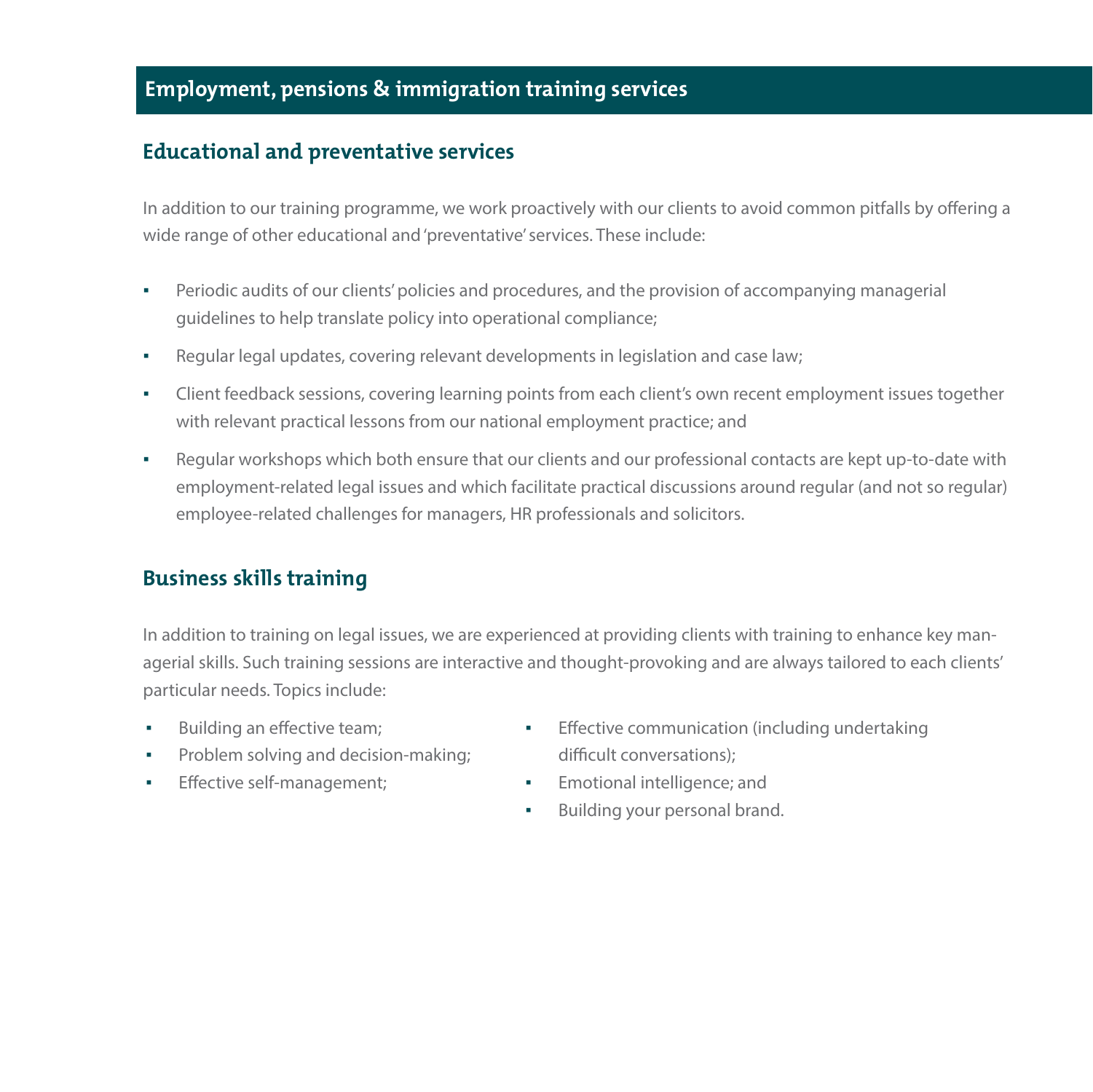## **Key regional contacts**



**Mark Landon National Head of Client Training Partner DDI:** 0207 822 1905 mark.landon@weightmans.com



**Ben Daniel Head of EPI Partner Leeds DDI:** 0113 213 4054 ben.daniel@weightmans.com



**Emlyn Williams Partner Liverpool DDI:** 0151 243 9569 emlyn.williams@weightmans.com



**Ingrid McGhee Partner Glasgow DDI:** 0141 404 9300 ingrid.mcghee@weightmans.com



**Mandy Higgins Partner Liverpool DDI:** 0151 243 9894 mandy.higgins@weightmans.com

#### **Find out more at weightmans.com**



@Weightmans\_Empl





**Jane Marshall Partner Manchester DDI:** 0151 243 9569 jane.marshall@weightmans.com



**Christopher Graham Partner Newcastle DDI:** 0191 244 4366 christopher.graham@weightmans.com



**Andrew Forrest Principal Associate Birmingham & Leicester DDI:** 0121 200 8112 andrew.forrest@weightmans.com



**Claire Hollins Principal Associate Manchester DDI:** 0161 214 0518 claire.hollins@weightmans.com



**Adele Shortman Principal Associate Manchester DDI:** 0161 214 0596 adele.shortman@weightmans.com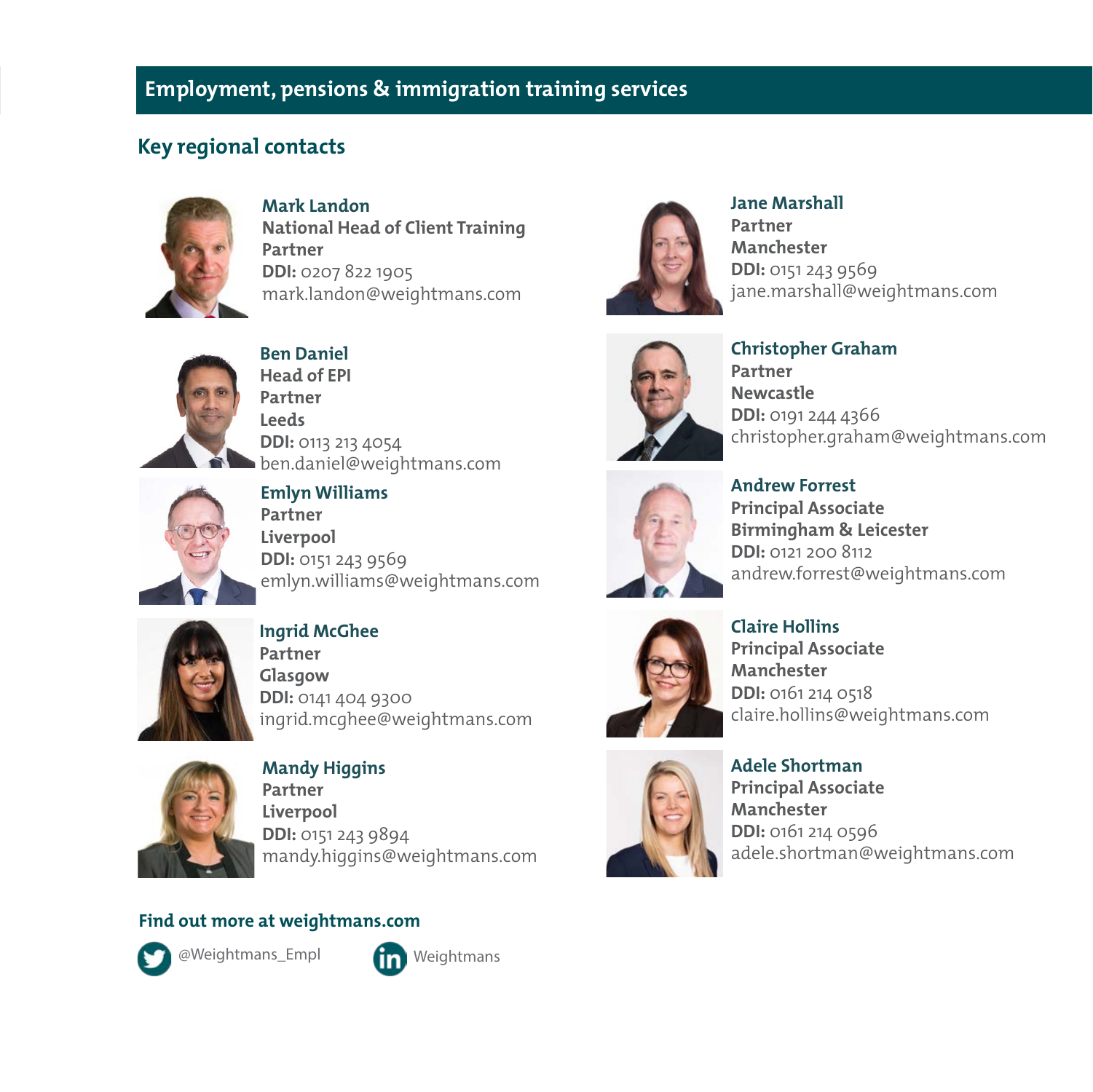## **About Weightmans**





Via our Board-led Innovation Group we are driving our agenda to deliver innovative and technological solutions to support our clients' businesses. As a key strategic partner to many clients, we understand our responsibilities to take full advantage of technology to aid our service delivery solutions. Our innovation strategy is linked to utilising new and emerging technologies to make us agile in a very dynamic market. We are using AI and predictive analytics across many areas of our business including insurance, corporate, commercial, real estate, as well as internal business use cases.